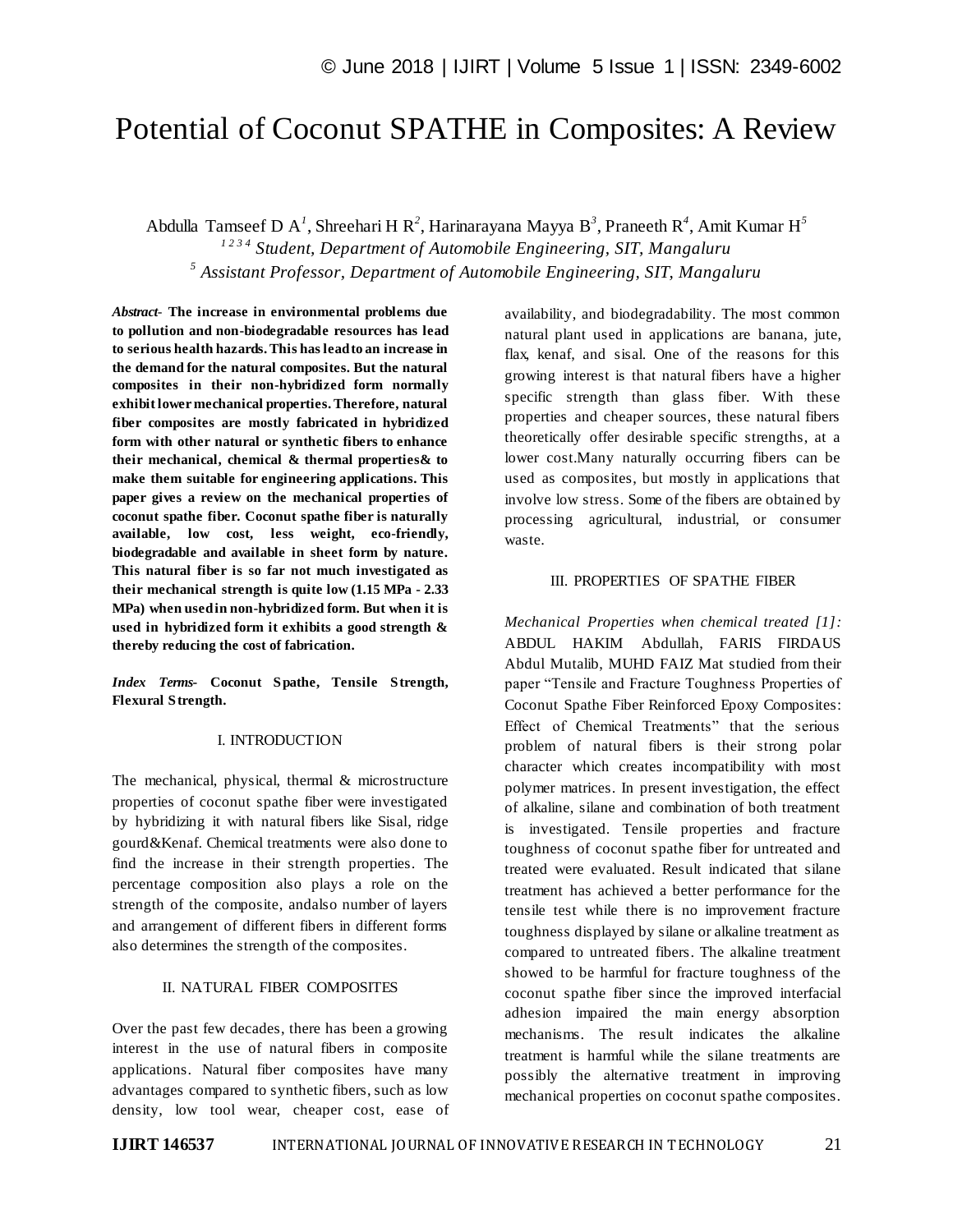

Figure 1: Effect of Chemical Treatment on (a) Tensile Stress, (b) Modulus of elasticity and (c) Stress intensity Factor

*Tensile Property:* Figure 1 (a) shows that the highest tensile stress at maximum load is from silanesolution treatment with 0.761 MPa followed by 0.760 MPa for alkaline+silane treatment, 0.675MPa for untreated and the least one is 0.267 MPa for alkaline treatment. *Modulus of elasticity:* Figure 1 (b) shows the graph of average modulus of elasticity against the different types of treatment on coconut spathe fiber reinforce composite. The silane treated coconut spathefiber composite produced the highest value of modulus elasticity which is 0.08GPa followed by alkaline treatment, untreated and alkaline+silane.

*Fracture Toughness:* Figure1 (c) showed the graph of critical intensity stress factor k1c for untreated and the different types of treatment used. The toughness for untreated specimen showed the highest value on k1c of 1.75 MPa.m½ followed by alkaline+silane treatment with 1.70MPa.m½, silane treatment with 1.64 MPa.m½ while the specimen for alkaline treatment gives the lowest values of k1c with the value of stress intensity factor of 0.72 MPa.m½.

*Tensile Properties When Hybridized withSisal & Ridge Guard [2]:* S. Hemalatha, N. Ramesha from their paper "Tensile Properties of Natural Fiber-Reinforced Epoxy-Hybrid Composites" showed about the study been carried out to investigate the tensile properties of composites made by reinforcing sisal, coconut spathe and ridge gourd as the new natural fibers into epoxy resin matrix. The natural fibers extracted by retting and manual processes were subjected to alkali treatment. The composites fabricated consist of reinforcement in the hybrid combination like sisal-spathe, sisal-ridge gourd and spathe-ridge gourd with the weight fraction of fibers

varying from 5% to 30%. It has been observed that the tensile properties increase with the increase in the weight fraction of fibers to certain extent and then decreases. Tensile Strength of Epoxy-Sisal-Spathe-Hybrid Composite; there is a considerable increase of tensile strength as the percentage of fiber increases to a maximum of 25% and then the strength decreases. The maximum Tensile strength of 59MPa is obtained for 25% fiber reinforcement, there by 54 % increase in the tensile strength compared with pure Epoxy. The individual reinforcements like Sisal, Ridge gourd and Coconut spathe have a maximum tensile strength of 53 MPa, 46 MPa and 56 MPa respectively. The hybridization of these natural fibers has provided considerable improvement of tensile strength when compared to individual reinforcement.

*Tensile Strength of Epoxy-Sisal-Coconut Spathe-Hybrid- Composite]:* Figure 2 shows the combination of fibers used is Sisal and Coconut Spathe. In these composites there is a considerable increase of tensile strength as the percentage of fiber increases to a maximum of 25% and then the strength decreases. The maximum Tensile strength of 59 MPa is obtained for 25% fiber reinforcement, there by 54 % increase in the tensile strength compared with pure Epoxy.





*Tensile Strength of Epoxy-Coconut Spathe - Ridge Gourd-Hybrid-Composite*: Figure 2 is combination of fibers used is Ridge gourd and Coconut Spathe. In these composites there is a considerable increase of tensile strength as the percentage of fiber increases to a maximum of 25% and then the strength decreases. The maximum Tensile strength of 58 MPa is obtained for 25% fiber reinforcement. This combination gives the lowest tensile strength among the hybrid combinations.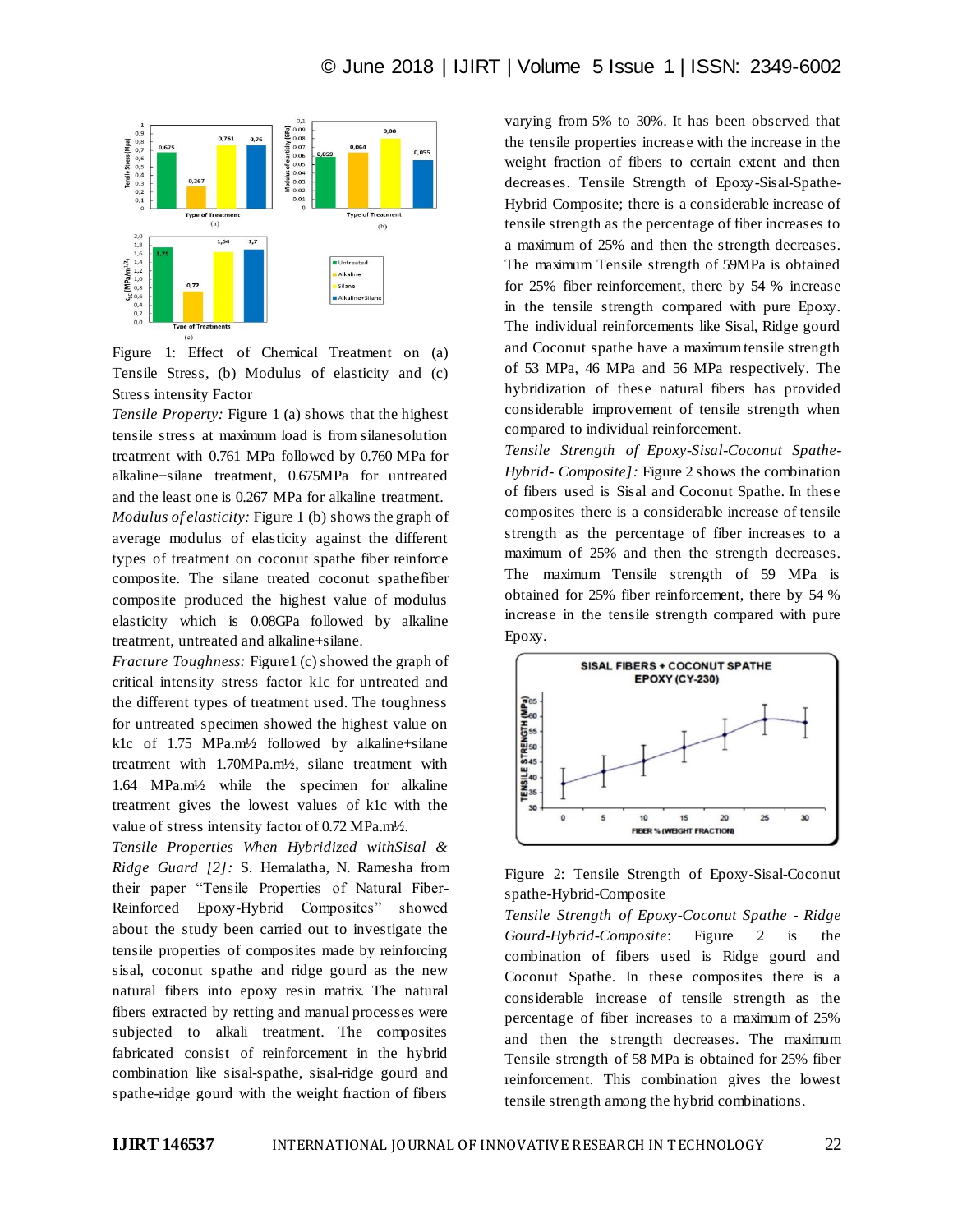

Figure 3: Tensile Strength of Epoxy-Coconut Spathe-Ridge Gourd-Hybrid-Composite

*Tensile strengths of the composites with EPOXY-CY-230 as Matrix:* Figure 3 shows the variation of tensile strength of all the combination of fibers used. The individual reinforcements like Sisal, Ridge gourd and Coconut spathe have a maximum tensile strength of 53 MPa, 46 MPa and 56 MPa respectively. The variation of tensile strength with respect to the percentage of fiber shows that beyond 25% of fiber the tensile strength decreases. The reason is as the percentage of fiber increases the interaction between the fibers inside the composite increases i.e. there will be higher fiber to fiber contact which leads to poor interfacial bonding between the fiber and the matrix. Due to this poor interfacial bonding effective load transfer will not take place and leads to failure quickly.



Figure 4: Tensile Strengths of the composites with Epoxy-CY-230 as Matrix

*Tensile and flexural strengths of coconut spathe-fiber reinforced epoxy composites [3]:* S.M. Sapuan, M.N.M. Zan, E.S. Zainudin and Prithvi Raj Arora studied from their paper "Tensile and flexural strengths of coconut spathe-fiber reinforced epoxy composites"; Tensile and flexural strengths of coconut spathe and spathe-fiber reinforced epoxy composites were evaluated to assess the possibility of using it as a new material in engineering applications. Samples were fabricated by the hand lay-up process (30:70 fiber and matrix ratio by weight) and the

properties evaluated using the INSTRON Material Test System.

*Tensile and Flexural Test:* The highest maximum stress of spathe was 2.33 MPa, while the lowest maximum stress was 1.15 MPa. Tensile and flexural strengths for the coconut spathe-fiber-reinforced composite laminates ranged from 7.9 to 11.6 MPa and from 25.6 to 67.2 MPa respectively, implying that the tensile strength of coconut spathe-fiber is inferior to other natural fibers such as cotton, coconut coir and banana fibers.

However, fiber treatment may improve the interfacial bonding between fiber and matrix leading to better mechanical properties of the spathe-fiber-reinforced composite laminates.

*Micro structured Coconut Spathe Fiberas Biofilter Mediafor Air Pollution Control [4]:* Rizelin John G. Ofelia, Noel Xavier B. Fuentes, Glenn Rafael A. Huan studied from their paper "Microstructured coconut spathe fibers as biofilter media for air pollution control"; In this study, the feasibility of using coconut spathe fibers as fibrous air filter media was investigated. The main objective of this work was to determine if the coconut spathe fibers are also effective as filtering media to control air pollution. Specifically, it also aims: (i) to determine and compare the level of pollutants in terms of light absorption coefficient  $(\kappa)$  with and without the spathe-based filtering media, (ii) to measure and compare the level ofpollutants in terms of light absorption coefficient  $(\kappa)$  as a function of spathebased filtering media layers. The potential of coconut spathe fibers (CSF) as bio filter against air pollution emitted by diesel engine was successfully tested.

Results suggest that using CSF-based air filter media can substantially and rapidly reduce the amount of suspended particulate matters and other hazardous gaseous pollutants in the exhausted smoke. In addition, the smoke became cleaner and transparent as CSF increases from single tothree layers.

*Study of Mechanical, Physical & Thermal Propertiesof Coconut Spathe Fiber Reinforced Unsaturated Polyester Composite [5]:* S. A. Dhar, D. Roy, M. A. Gafur and M. S. Khatun studied from their paper "Study of the mechanical, physical and thermal properties of coconut spathe fiber reinforced unsaturated polyester composite"; this research work has been initiated to study the mechanical and physical properties of coconut spathe reinforced